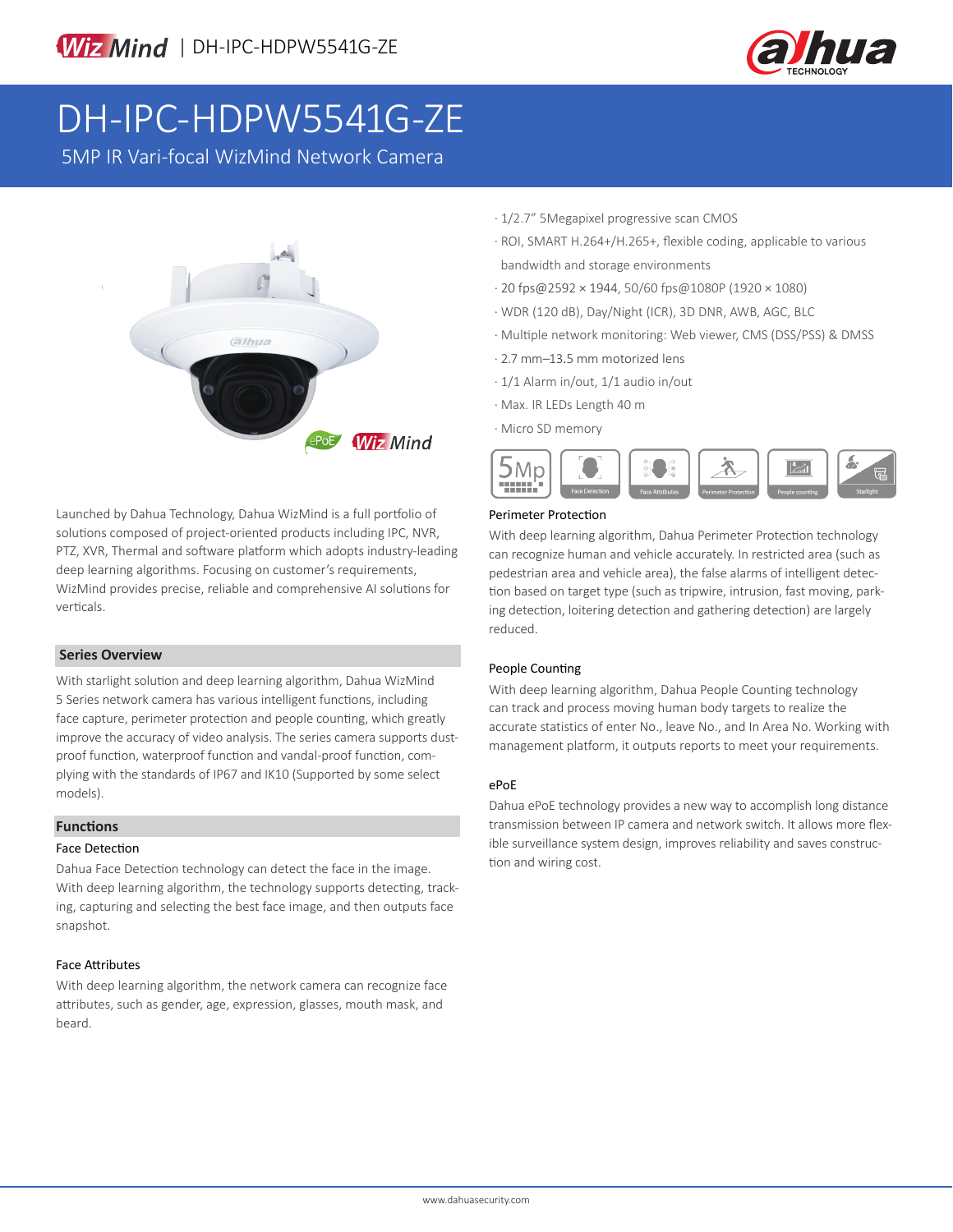### Wiz Mind | DH-IPC-HDPW5541G-ZE

### **Technical Specification**

| Camera                          |      |                                                                                |              |                                          |             |
|---------------------------------|------|--------------------------------------------------------------------------------|--------------|------------------------------------------|-------------|
| <b>Image Sensor</b>             |      | 1/2.7" 5Megapixel progressive scan CMOS                                        |              |                                          |             |
| Max. Resolution                 |      | 2592 (H) × 1944 (V)                                                            |              |                                          |             |
| RAM/ROM                         |      | 1 GB/128 MB                                                                    |              |                                          |             |
| <b>Scanning System</b>          |      | Progressive                                                                    |              |                                          |             |
| <b>Electronic Shutter Speed</b> |      | Auto/Manual, 1/3 s-1/100000 s                                                  |              |                                          |             |
| S/N Ratio                       |      | Yes                                                                            |              |                                          |             |
| Minimum Illumination            |      | 0.005Lux@F1.5                                                                  |              |                                          |             |
| <b>Illumination Distance</b>    |      | Distance up to 40 m (131 ft)                                                   |              |                                          |             |
| Illuminator On/Off Control      |      | Auto/Manual                                                                    |              |                                          |             |
| <b>Illuminator Number</b>       |      | $3$ (IR LED)                                                                   |              |                                          |             |
| Pan/Tilt/Rotation Range         |      | Pan: 0°-355°; Tilt: 0°-75°; Rotation: 0°-355°                                  |              |                                          |             |
| Lens                            |      |                                                                                |              |                                          |             |
| Lens Type                       |      | Motorized vari-focal                                                           |              |                                          |             |
| Mount Type                      |      | Board-in                                                                       |              |                                          |             |
| Focal Length                    |      | 2.7 mm-13.5 mm                                                                 |              |                                          |             |
| Max. Aperture                   |      | F1.5                                                                           |              |                                          |             |
| Angle of View                   |      | H: 100°-28°, V: 72°-21° (2592 × 1944)<br>H: 104°-29°, V: 55°-16° (2688 × 1520) |              |                                          |             |
| Aperture Type                   |      | Auto                                                                           |              |                                          |             |
| <b>Close Focus Distance</b>     |      | $0.8$ m (2.62 ft)                                                              |              |                                          |             |
| <b>DORI</b><br>Distance         | Lens | <b>Detect</b>                                                                  | Observe      | Recognize                                | Identify    |
|                                 | W    | 64 m (210 ft)                                                                  | 26 m (85 ft) | 13 m (43 ft)                             | 6 m (20 ft) |
|                                 | Т    | 212 m (696 ft)                                                                 |              | 85 m (279 ft) 42 m (138 ft) 21 m (69 ft) |             |
|                                 |      |                                                                                |              |                                          |             |

### Artificial Intelligence

| <b>Face Detection</b>       | Face detection; track; optimization; snapshot; report<br>high quality picture; face enhancement; face exposure;<br>face attribute extract, 6 attributes and 8 expressions:<br>Gender, age, glasses, expressions (anger, calm, happiness,<br>sadness, disgust, surprise, confusion and fear), mask,<br>beard; face matting setting: face, single inch photo; three<br>snapshot methods: real-time snapshot, optimization<br>snapshot, quality priority; face angle filter; optimization<br>time setting |
|-----------------------------|--------------------------------------------------------------------------------------------------------------------------------------------------------------------------------------------------------------------------------------------------------------------------------------------------------------------------------------------------------------------------------------------------------------------------------------------------------------------------------------------------------|
| <b>Perimeter Protection</b> | Tripwire; intrusion; fast moving (the three functions<br>support the classification and accurate detection<br>of vehicle and human); loitering detection; people<br>gathering; parking detection                                                                                                                                                                                                                                                                                                       |
| <b>People Counting</b>      | Support the counting of enter number, leave<br>number, and pass number, and displaying and<br>outputting yearly/monthly/daily reports.<br>Support the counting of number in area, and 4 rules<br>configuration. Count number of people or stay time<br>and link alarm<br>Support queue management, and 4 rules<br>configuration. Count number of people or stay time<br>and link alarm                                                                                                                 |
| General Intelligence        |                                                                                                                                                                                                                                                                                                                                                                                                                                                                                                        |
| <b>Event Trigger</b>        | Motion detection, Video tampering, Scene changing,<br>Network disconnection, IP address conflict, Illegal<br>Access, Storage anomaly                                                                                                                                                                                                                                                                                                                                                                   |

| General Intelligence                           | Object Abandoned/Missing                                                                                                                                                                                                                                                                                                                                                                                                                                                      |  |  |  |
|------------------------------------------------|-------------------------------------------------------------------------------------------------------------------------------------------------------------------------------------------------------------------------------------------------------------------------------------------------------------------------------------------------------------------------------------------------------------------------------------------------------------------------------|--|--|--|
| Heat Map                                       | Yes                                                                                                                                                                                                                                                                                                                                                                                                                                                                           |  |  |  |
| Video                                          |                                                                                                                                                                                                                                                                                                                                                                                                                                                                               |  |  |  |
| Compression                                    | H.265, H.264, H.264B, H.264H,<br>MJPEG (only supported by sub stream)                                                                                                                                                                                                                                                                                                                                                                                                         |  |  |  |
| <b>Smart Codec</b>                             | Smart H.265+/ Smart H.264+                                                                                                                                                                                                                                                                                                                                                                                                                                                    |  |  |  |
| <b>Streaming Capability</b>                    | 3 Streams                                                                                                                                                                                                                                                                                                                                                                                                                                                                     |  |  |  |
| Resolution                                     | 2592 × 1944/2688 × 1520/2560 × 1440/2304 ×<br>1296/1080P (1920 × 1080)/1.3M (1280 × 960)/720P<br>(1280 × 720)/D1 (704 × 576/704 × 480)/VGA (640 ×<br>480)/CIF (352 × 288/352 × 240)                                                                                                                                                                                                                                                                                           |  |  |  |
|                                                | Main Stream: 2592 × 1944 (1 fps-20 fps)<br>2560 × 1440 (1 fps-25/30 fps)<br>1920 × 1080 (1 fps-50/60 fps)                                                                                                                                                                                                                                                                                                                                                                     |  |  |  |
| <b>Frame Rate</b>                              | Sub Stream: D1 (1 fps-20/30 fps)<br>D1 (1 fps-50 fps)                                                                                                                                                                                                                                                                                                                                                                                                                         |  |  |  |
|                                                | Third Stream: 1080P (1 fps-17 fps)                                                                                                                                                                                                                                                                                                                                                                                                                                            |  |  |  |
| <b>Bit Rate Control</b>                        | CBR/VBR                                                                                                                                                                                                                                                                                                                                                                                                                                                                       |  |  |  |
| <b>Bit Rate</b>                                | H.264: 32 Kbps-8192 Kbps<br>H.265: 19 Kbps-8192 Kbps                                                                                                                                                                                                                                                                                                                                                                                                                          |  |  |  |
| Day/Night                                      | Auto(ICR)/Color/B/W                                                                                                                                                                                                                                                                                                                                                                                                                                                           |  |  |  |
| <b>BLC Mode</b>                                | BLC/HLC/WDR (120 dB)                                                                                                                                                                                                                                                                                                                                                                                                                                                          |  |  |  |
| <b>White Balance</b>                           | Auto/Natural/Street Lamp/Outdoor/Manual                                                                                                                                                                                                                                                                                                                                                                                                                                       |  |  |  |
| Gain Control                                   | Auto/Manual                                                                                                                                                                                                                                                                                                                                                                                                                                                                   |  |  |  |
| <b>Noise Reduction</b>                         | 3D DNR                                                                                                                                                                                                                                                                                                                                                                                                                                                                        |  |  |  |
| <b>Motion Detection</b>                        | Off/On (4 Zone, Rectangle)                                                                                                                                                                                                                                                                                                                                                                                                                                                    |  |  |  |
| Region of Interest                             | Off/On (4 Zone)                                                                                                                                                                                                                                                                                                                                                                                                                                                               |  |  |  |
| <b>Electronic Image Stabilization</b><br>(EIS) | Yes                                                                                                                                                                                                                                                                                                                                                                                                                                                                           |  |  |  |
| <b>Smart Illumination</b>                      | Yes                                                                                                                                                                                                                                                                                                                                                                                                                                                                           |  |  |  |
| Defog                                          | Yes                                                                                                                                                                                                                                                                                                                                                                                                                                                                           |  |  |  |
| Hip                                            | 0°/90°/180°/270°                                                                                                                                                                                                                                                                                                                                                                                                                                                              |  |  |  |
| Mirror                                         | Off/On                                                                                                                                                                                                                                                                                                                                                                                                                                                                        |  |  |  |
| Privacy Masking                                | Off/On (4 Area, Rectangle)                                                                                                                                                                                                                                                                                                                                                                                                                                                    |  |  |  |
| Audio                                          |                                                                                                                                                                                                                                                                                                                                                                                                                                                                               |  |  |  |
| <b>Audio Compression</b>                       | G.711a, G.711Mu, G.726, AAC, G.723                                                                                                                                                                                                                                                                                                                                                                                                                                            |  |  |  |
| Alarm                                          |                                                                                                                                                                                                                                                                                                                                                                                                                                                                               |  |  |  |
| <b>Alarm Event</b>                             | No SD card;SD card full;SD card error;network<br>disconnection; IP conflict; illegal access; motion<br>detection; video tampering; Defocus<br>Detection; scene changing; intrusion; tripwire; aban<br>doned object; missing object; fast moving; parking<br>detection;loitering detection;people<br>gathering;audio detection;people counting;face<br>detection; voltage detection; People counting<br>in area;Stay alarm;People No. exception<br>detection; Queue Management |  |  |  |
| Network                                        |                                                                                                                                                                                                                                                                                                                                                                                                                                                                               |  |  |  |
| Network                                        | RJ-45 (10/100 Base-T)                                                                                                                                                                                                                                                                                                                                                                                                                                                         |  |  |  |
| SDK and API                                    | Yes                                                                                                                                                                                                                                                                                                                                                                                                                                                                           |  |  |  |